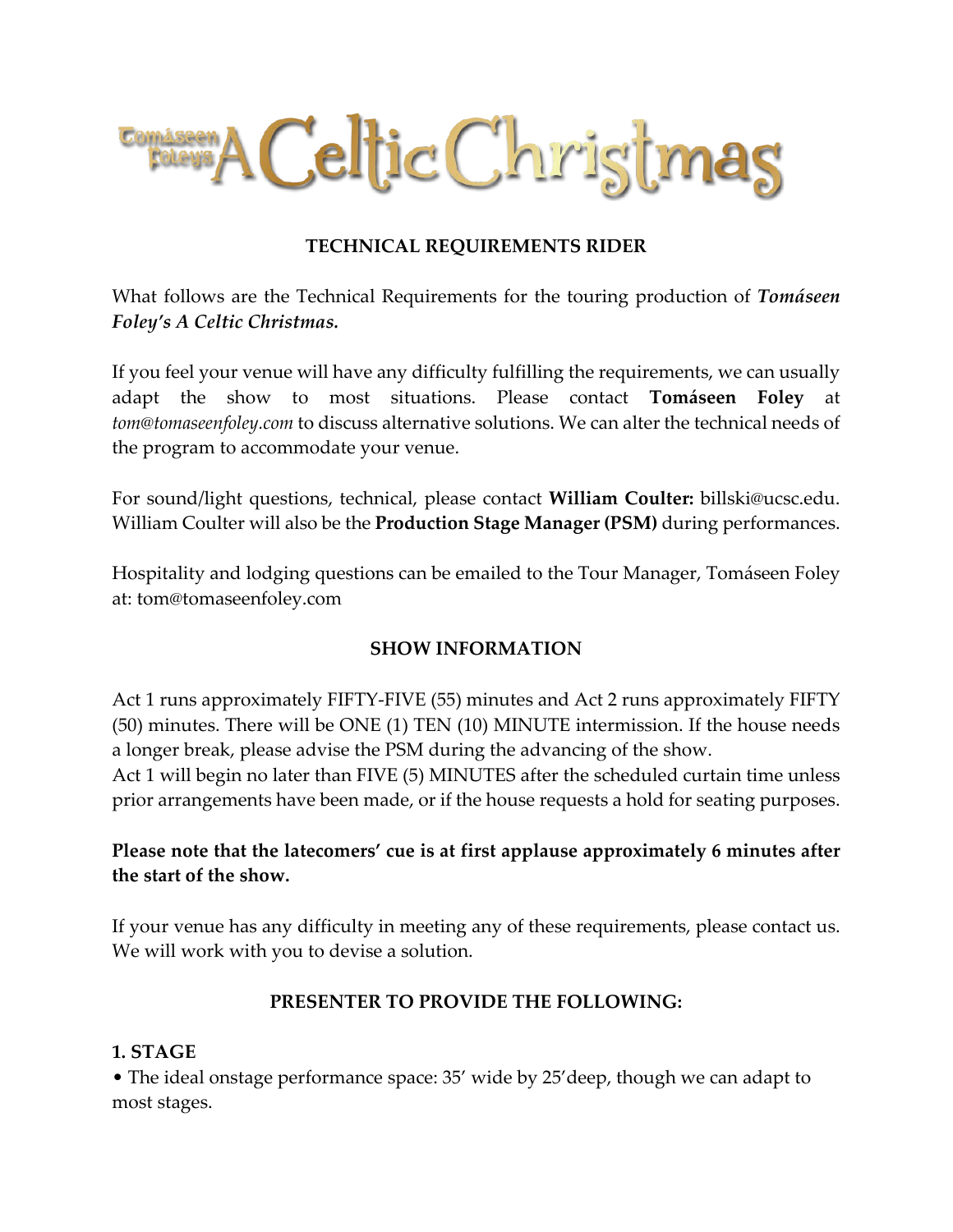• Placed center stage, 4 (four) risers, each 4 by 8 – to make one 16 by 8 rectangular riser. Height can be anywhere between 6"-12" but 8" is preferred. When available – though not essential, with adjacent 4'x3'8.5"x9" triangular corner pieces on each side. (For CA and OR venues corners should measure 4'x6'10"x3'9.5")

- Offstage wing space of 6'-10' beyond the masking.
- Stage to be clean and clear upon company arrival.
- Ideally, the stage floor to be of hardwood and sprung with air space for the Irish step dancers, though we can adapt to most stages.
- Stage floor to be clear of nails and splinters. Any traps must be level and edges covered.

• All necessary masking, including a full stage black-out are to be installed to Company's specifications. Company prefers all masking legs and borders to be black velour, hung flat and without fullness.

• Stage floor to be swept and dry-mopped before rehearsal and performance.

#### **2. LIGHTING**

Presenter to provide a fully functioning lighting system. Following the receipt of Presenter's venue technical information, Company will provide a custom light plot for Presenter's venue. Technical drawings showing the lighting positions should be emailed to the Lighting Director (.vwx files preferred). Company Production Stage Manager/Lighting Director must approve any variation of that plot.

**All lights to be hung, circuited, colored, tested and focused prior to arrival of Company. Please note that a qualified board op must be provided. If the Tour Lighting Director is not traveling with show, he will provide a detailed set list with lighting notes.**

#### **VENUE REQUIREMENTS:**

• Computerized lighting console (preferably an ETC ion/eos) with a minimum of 120 channels of control.

 $\bullet$  100 – 2.4k dimmers

• At minimum, the venue shall possess the instrumentation to provide for a general lighting plot with at least 2 washes from F.O.H., and 1 wash from over stage as well as an additional 10 ERS units (with template capability) in clear working order for specials. For optimum presentation, the venue will be able to provide 3 washes from F.O.H., 3 washes from overhead, and an additional 40 ERS units for specials.

• Venue will provide color for all overhead and front- of-house instruments (to be specified in plot)

• A minimum of 20 template holders for template units. (Templates provided by Company).

• A castered personnel lift (or ladder on a castered dolly) capable of reaching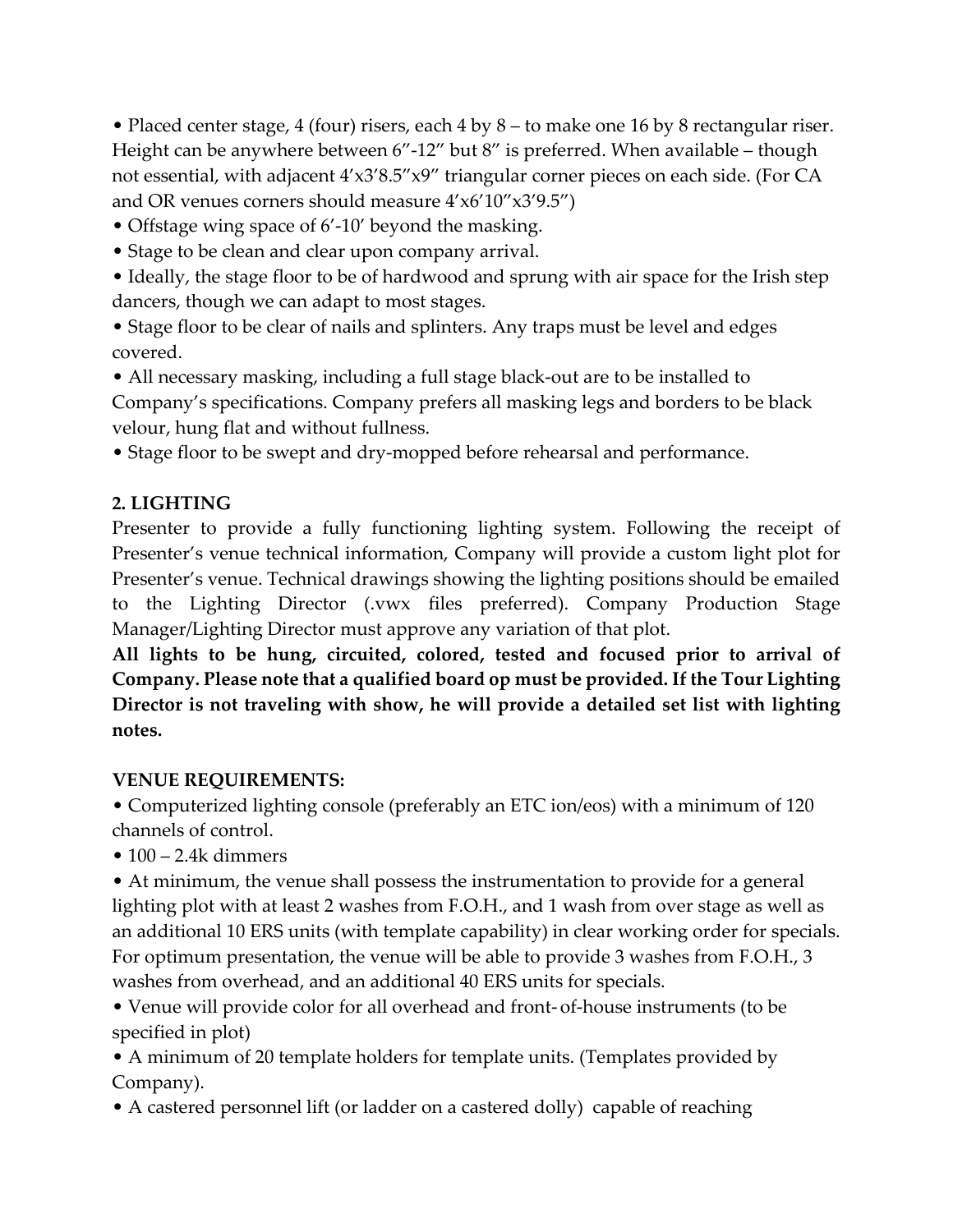instruments at a 24' trim should be available for focus along with any equipment necessary to access F.O.H. instruments.

• Two follow-spots with adequate throw from spot position.

## **3. AUDIO**

Please note that a qualified sound engineer must be provided. The tour is not traveling with a sound engineer. The musical director (PSM) will advise engineer during sound check.

A sound system, complete with all necessary mixing, equalization, amplification and speakers, capable of delivering full range sound to every seat at a minimum of 85dba. This system to include:

- FOH mixing console 24 channel with 4 band parametric EQ's with inserts.
- At least 6 pre-fader aux sends with inserts (4 pre-fader aux sends for stage monitors if no monitor board is available.)

• Main enclosures should be 3 way stereo with subs – EAW, Martin Audio, Meyer Sound.

- Separate sends for center fill, over and under balcony fills.
- Crest, QSC Powerlites, or Crown amplifiers [no CE series

Crowns]

• The following effects/processors: - (2) SPX 990 [or equivalent] - 8 channels of compression – DBX - 6 channels of 31 band graphic EQ's [KT preferred]

• On stage monitors (with discrete control from that of the house PA) with a minimum of 6 wedges on (5) separate mixes.

One monitor in the stage left wing area for the performers to hear storytelling off stage. Only the storyteller vocal needs to be in this monitor.

- 1 CD player in good condition
- All microphones listed on input list provided by Sound Director during advance.
- 2 Countryman Direct Boxes [or equivalent]
- 4 tall mic stands with booms
- 3 short mic stands with booms
- A "Clear-Com" [or equivalent] headset communication system with six (6) stations.

## **4. MISCELLANEOUS NEEDS**

• ONE (1) LeMaitre Neutron Hazer (or similar) with DMX control and adequate supply of fluid to be provided by the presenter. The venue shall make every effort to ensure the appropriate steps are taken to prevent false alarms.

- SIX (6) Black armless orchestra chairs. Wooden if available.
- SEVEN TOTAL black armless chairs [ FOUR (4) SR THREE (3) SL]
- ONE (1) Sturdy black wooden stool (seat height 30" 36")
- ONE (1) Small, black (or covered) table for whistles / pipes.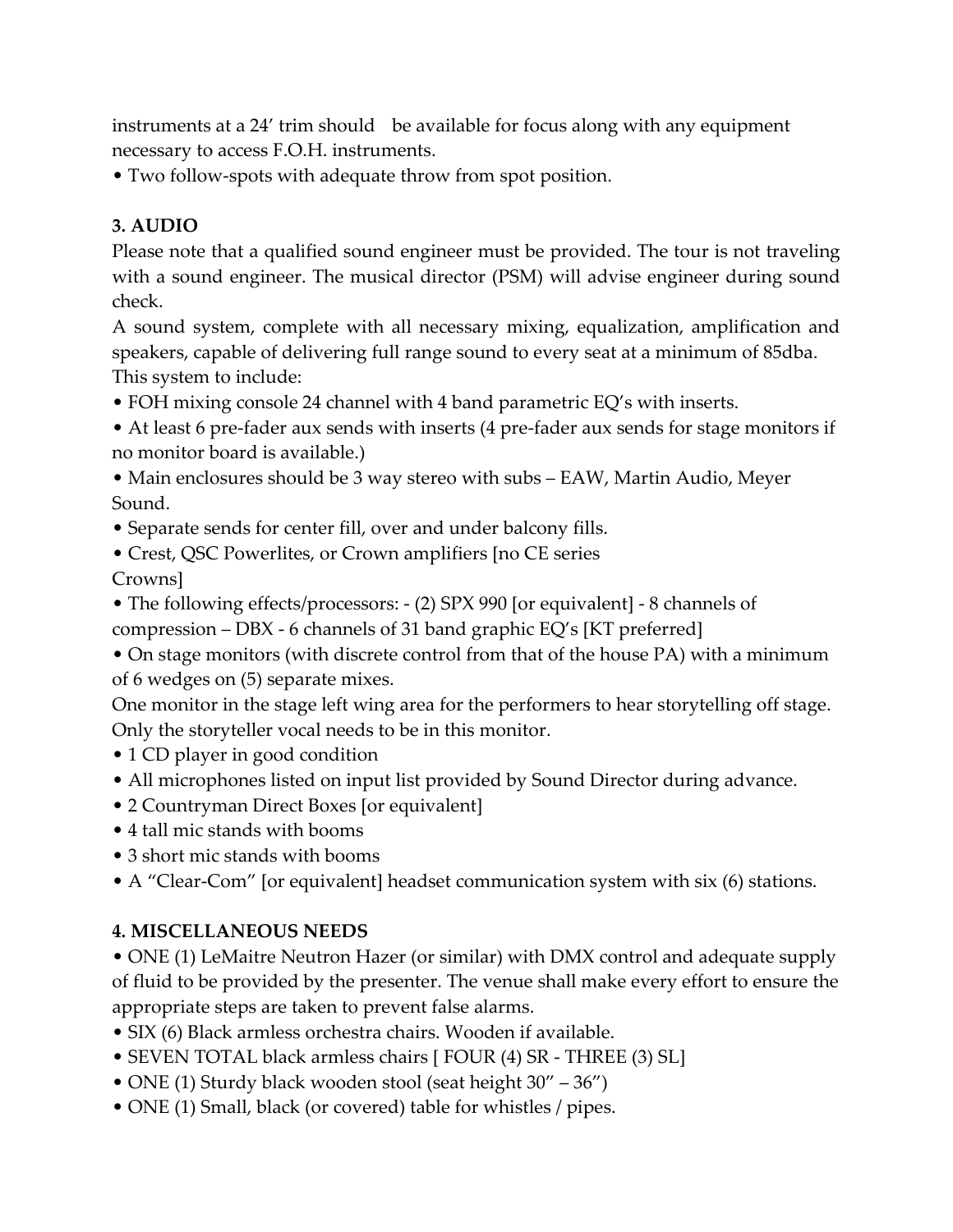• FOUR (4) Black Wenger music stands.

• TWO (2) prop/instrument tables – approximately 6'x2' with lights – one in each wing

- The production will require SEVEN (7) of bottles Guinness to use onstage for an Irish toast, as part of the show. For 'dry' houses SEVEN (7) bottles of root beer is acceptable.
- Two household corn-straw brooms on stage (for use in show)

• Company will provide the window set piece with rigging, but it will need to be hung in the space on a lineset.

## **5. DRESSING ROOMS**

• One "star" dressing room, one production office (with a working telephone, and Ethernet cable), two chorus dressing rooms with places for two musicians each, and a green room area for hospitality set-up.

• All dressing rooms to be provided with hot and cold running water, clothes racks, lighted mirrors, and access to toilets not available to the public.

• All rooms to be cleaned and stocked prior to arrival of Company.

## **6. HOSPITALITY**

Upon arrival of Company, typically 2pm for an 7:30 pm curtain, (to be confirmed by PSM), the following is to be provided and replenished throughout the day:

- Coffee, tea, assorted drinks and juices, and bottled water
- A fruit and vegetable tray for 7 persons; (Available at Company arrival around 3:00pm; to be advanced by PSM)

• A hot meal for 7 persons to be provided at designated dinner time. Menu to be decided by Tour Manager and the Presenter. Please ensure that one hot dish for one is vegetarian and one hot dish for two is vegan. Please contact the Company Tour Manager regarding specifics.

• Food and beverage must be available to the technicians/performers from the time of their arrival until thirty (30) minutes past the final performance.

• Bottled water available on stage for performers and crew.

## **Accommodations:** 6 single hotel rooms

## **7. CREW**

*For load-in:*

• Lighting board operator and necessary touch-up focus crew.

• One experienced audio engineer and 1 experienced technician familiar with all the house audio system.

• One carpenter/fly/stagehand, if required by the house, to hang a single window to pipe. Pipe will not fly during the show.